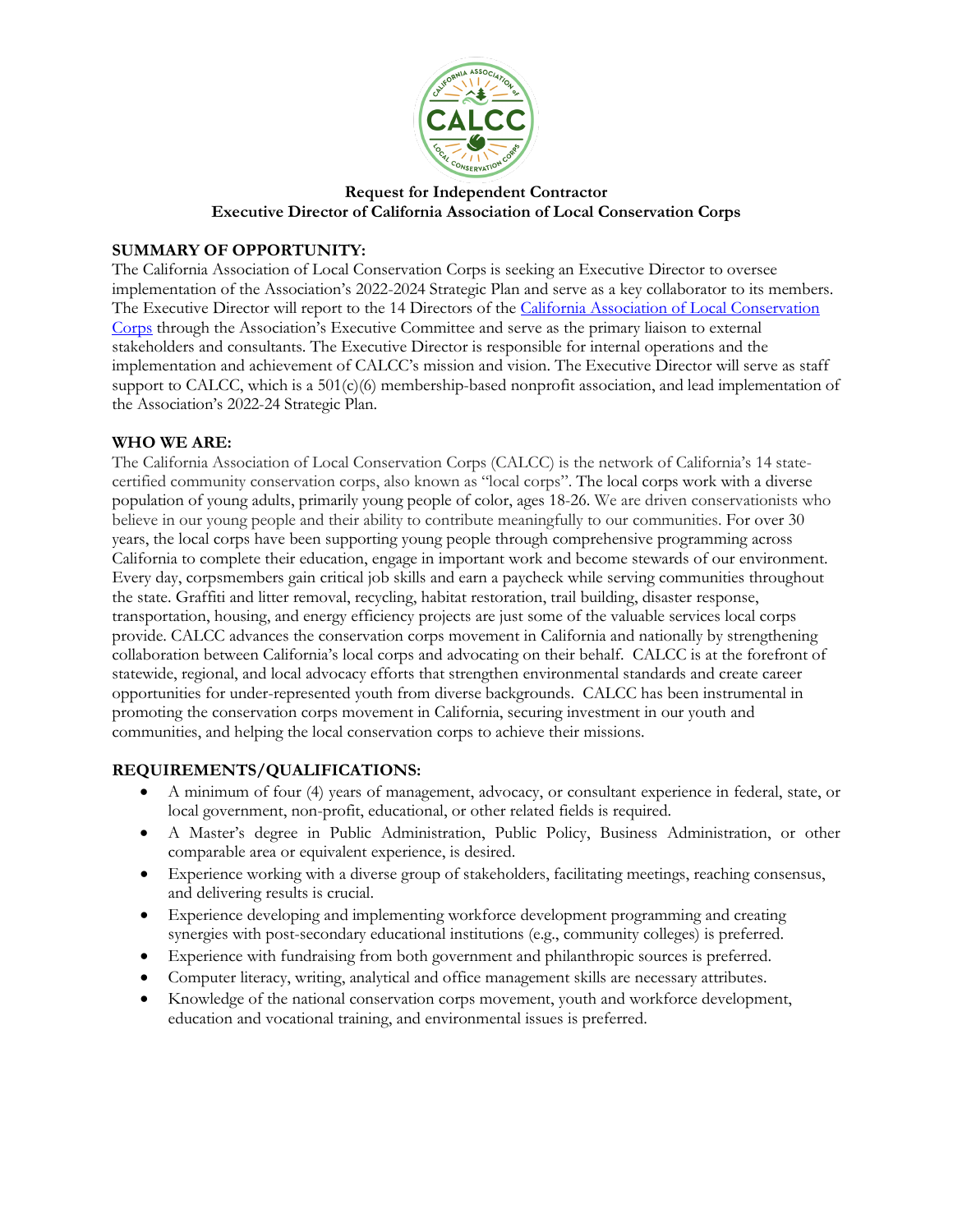

## **ESSENTIAL RESPONSIBILITIES:**

- Plan and manage all CALCC meetings (currently, bi-weekly Executive Committee calls, monthly CALCC membership virtual meetings and quarterly in-person 2-day meetings)
- Plan and manage CALCC workshops, as identified
- Serve as staff support to ensure CALCC Committees convene, as needed
- Serve as CALCC's administrative office, receiving official communications and managing CALCC expenses/budget; work through CALCC Treasurer to pay all appropriate bills
- Ensure that CALCC's administrative documents are updated and finalized, and other compliance requirements are met
- With CALCC's Executive Committee, assist in coordination of and collaboration with CALCC lobbyist/legislative services consultant(s) and communications/marketing consultant
- Enhance CALCC's internal and external strength (e.g., organizational structure, strategic vision, role as leaders in Workforce Development)
- Ensure that the association serves as a productive and effective space for corps-to-corps sharing of best practices, lessons learned, problem solving, etc.
- In partnership with CALCC's lobbyists, heighten enthusiasm and support for corps among state legislators, Governor's Office, relevant state agencies and community partners
- Build strong data management and sharing to tell corps story
- In partnership with outside consultants and CALCC Marketing/Branding Committee, enhance marketing of corps to raise awareness and support
- Other duties as assigned

#### **ESSENTIAL FUNCTIONS:**

- Search/apply for additional sources of sustainable funding that may be available statewide or regionally for the 14 local corps
- Develop recommendations and implement a statewide campaign to increase awareness of and appreciation for the contributions of local corps to the state of California as well as their local communities
- Identify potential partners or coalitions that can assist the local corps in increasing their business opportunities, effectiveness, and efficiency, as well as promote greater youth and workforce development opportunities throughout the State of California
- With CALCC's lobbyists, identify potential legislative champions who will ensure ongoing support and funding for the Corps movement and who will assist in carrying future legislation in support of the local corps
- Work with members to identify underserved populations in California and develop a strategy, including a financial development plan, for increasing the number of local corps across the State
- Research tools to be made available to local corps in California to track their long-term impacts on the quality of life for the young adults they serve; this research will be used to market the success of local corps, improve their services and potentially expand their programs
- Facilitate an annual meeting to develop CALCC's annual business plan
- Oversee implementation of the annual business plan, communicating deadlines to members, tracking progress in meeting goals, and developing recommendations for continuous improvement
- Meet with each of the local corps regularly to ensure understanding of each one's operations and develop recommendations for opportunities to increase knowledge transfer, increase effectiveness, and improve efficiency between corps